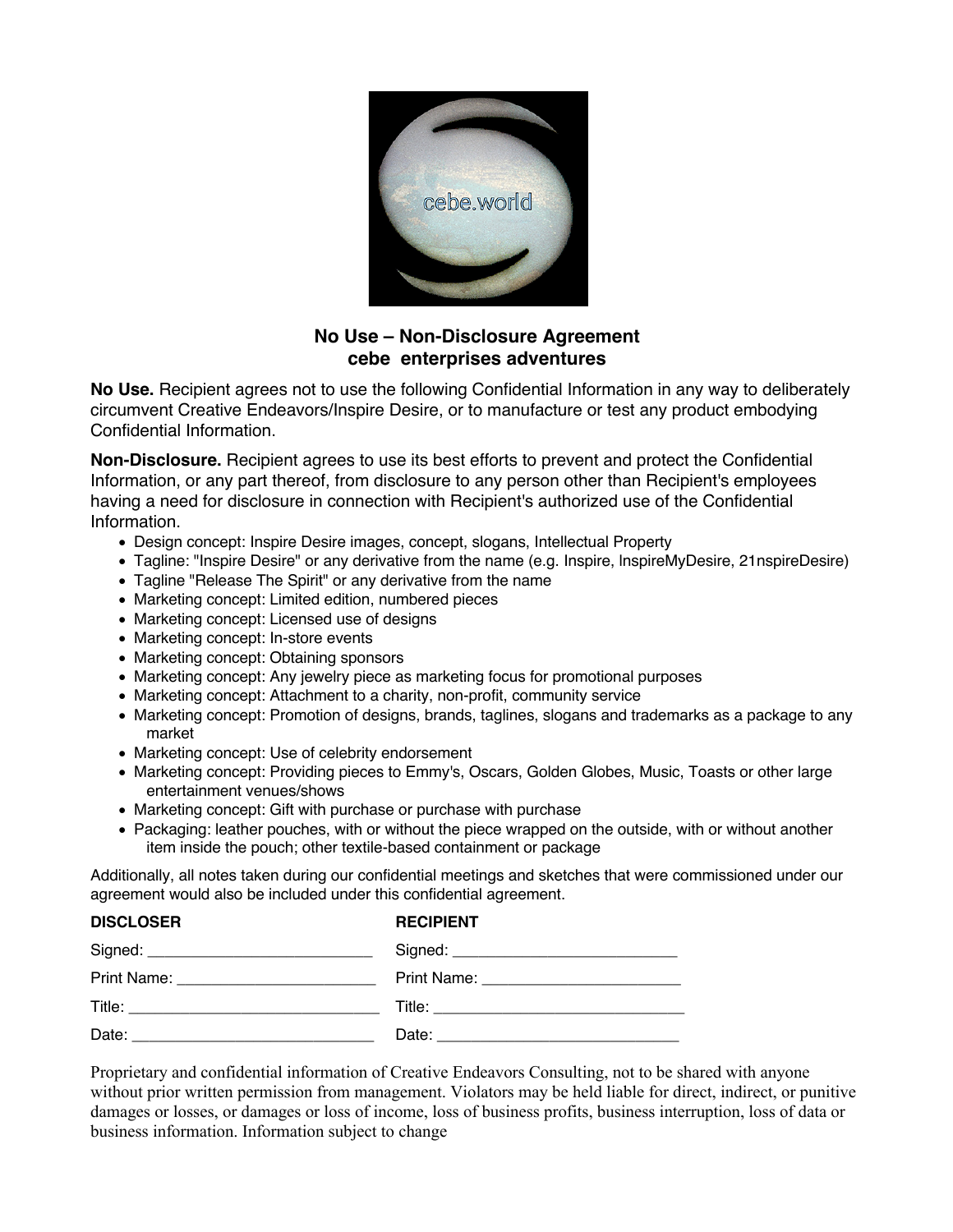

# **Non Disclosure Agreement**

This Agreement is entered into this day of by and between (hereinafter "Recipient") and Creative Endeavors (hereinafter "Discloser'').

**WHEREAS** Discloser possesses certain ideas and information relating to business processes and procedures, marketing and advertising campaigns, and methods for product development, product concepts, designs, and logos (copyrighted or in process of copyright) intended to be turned into products that are confidential and proprietary to Discloser (hereinafter "Confidential Information"); and

**WHEREAS** the Recipient is willing to receive disclosure of the Confidential Information pursuant to the terms of this Agreement for the purpose of jointly developing programs, projects and brands that Creative Endeavors manages.

**NOW THEREFORE**, in consideration for the mutual undertakings of the Discloser and the Recipient under this Agreement, the parties agree as follows:

**1. Disclosure**. Discloser agrees to disclose, and Receiver agrees to receive the Confidential Information.

## **2. Confidentiality**.

**2.1 No Use**. Recipient agrees not to use the Confidential Information in any way to deliberately circumvent Creative Endeavors, or to manufacture or test any product embodying Confidential Information, except for the purpose set forth above.

**2.2 No Disclosure.** Recipient agrees to use its best efforts to prevent and protect the Confidential Information, or any part thereof, from disclosure to any person other than Recipient's employees having a need for disclosure in connection with Recipient's authorized use of the Confidential Information.

**2.3 Protection of Secrecy.** Recipient agrees to take all steps reasonably necessary to protect the secrecy of the Confidential Information, and to prevent the Confidential Information from falling into the public domain or into the possession of unauthorized persons.

**3. Confidential Information.** Confidential Information shall be deemed proprietary and the Recipient shall have obligation with respect to such information where the information.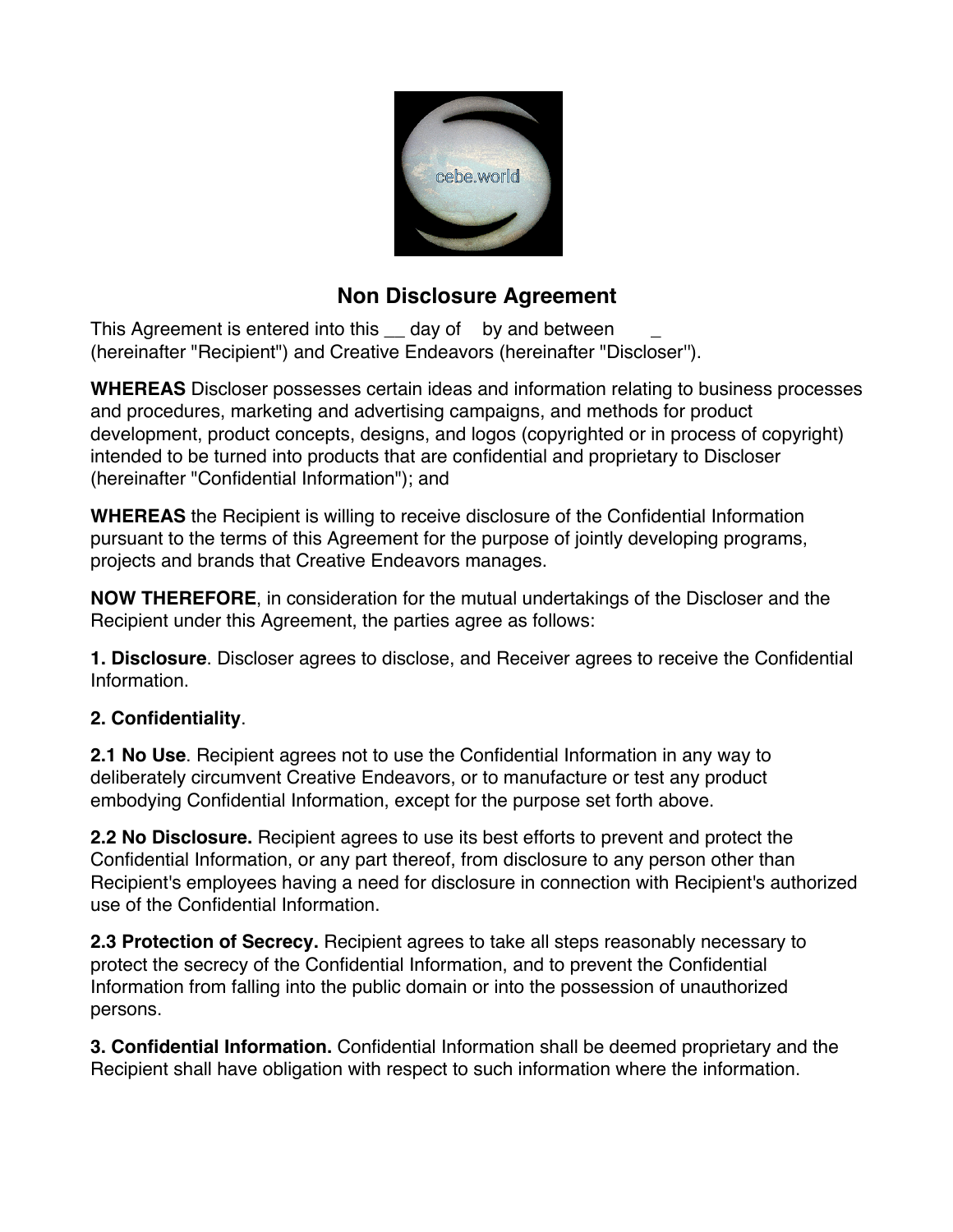

## **Collaboration & Agreement**

| Agreement in effect                        | between                                                      |
|--------------------------------------------|--------------------------------------------------------------|
| organized under the laws of the state of   | with its principal office located at                         |
|                                            | herein referred to as "COLLABORATOR" and CREATIVE ENDEAVORS, |
| herein referred to as "THE COLLABORATION." |                                                              |

## **RECITALS**

| is in the business of                                           | and in the conduct of such business |
|-----------------------------------------------------------------|-------------------------------------|
| desires to have the following position within the collaboration |                                     |

1. Develop a plan for development of brands plus marketing & media.

2. Represent the Collaboration and act as a liaison for "\_\_\_\_\_\_\_\_\_\_\_\_\_\_\_\_\_\_\_\_\_\_\_\_\_\_\_\_\_\_\_\_\_\_" brands.

3. Implement the strategy and business pursuant to

4. Administer the services when contracted on behalf of the Collaboration.

"The Collaboration" agrees to perform for the collaborative effort agrees to perform under the terms and conditions set forth in the contract in consideration of the mutual promises set forth in this contract, it is agreed to, by and between the Collaboration and CE BE Intl as follows:

 $\Box$  $\Box$ 

## **SECTION ONE: NATURE OF WORK**

\_\_\_\_\_\_\_\_\_\_\_\_\_\_\_\_\_\_\_\_\_\_\_\_\_\_\_\_\_\_\_\_\_\_\_\_\_\_\_\_\_\_\_\_\_\_\_\_\_\_\_\_\_\_\_\_\_\_\_\_\_\_\_\_\_\_\_\_\_\_\_\_\_\_\_\_\_\_\_\_\_\_\_\_\_\_\_\_\_

"The Collaboration" will perform consulting and resourcing, advising services on behalf of CE BE Intl with respect to all matters or affecting implementation as a business strategy. "The Collaboration" agrees to perform these services for \_\_\_\_\_\_\_\_\_\_\_\_\_\_\_\_\_\_\_\_\_\_\_\_\_\_\_ under the terms and conditions set forth in this contract.

## **SECTION TWO: TIME DEVOTED TO WORK**

In the performance of the services and the hours "The Collaboration" is to work on any given day will be entirely within \_\_\_\_\_\_\_\_\_\_\_\_ and is reasonably necessary to fulfill the spirit and purpose of this contact, although there will be some weeks during which \_\_\_\_\_\_\_\_\_\_\_\_\_\_\_\_\_\_\_ may not perform any services at all or, on the other hand, may work the full week.

## **SECTION THREE: PAYMENT**

will contribute the total sum of \$\_\_\_\_\_\_\_\_\_\_\_\_\_\_\_\_\_\_\_\_\_\_ payable in

equal monthly installments on or before the first day of each month on account for the prior month.